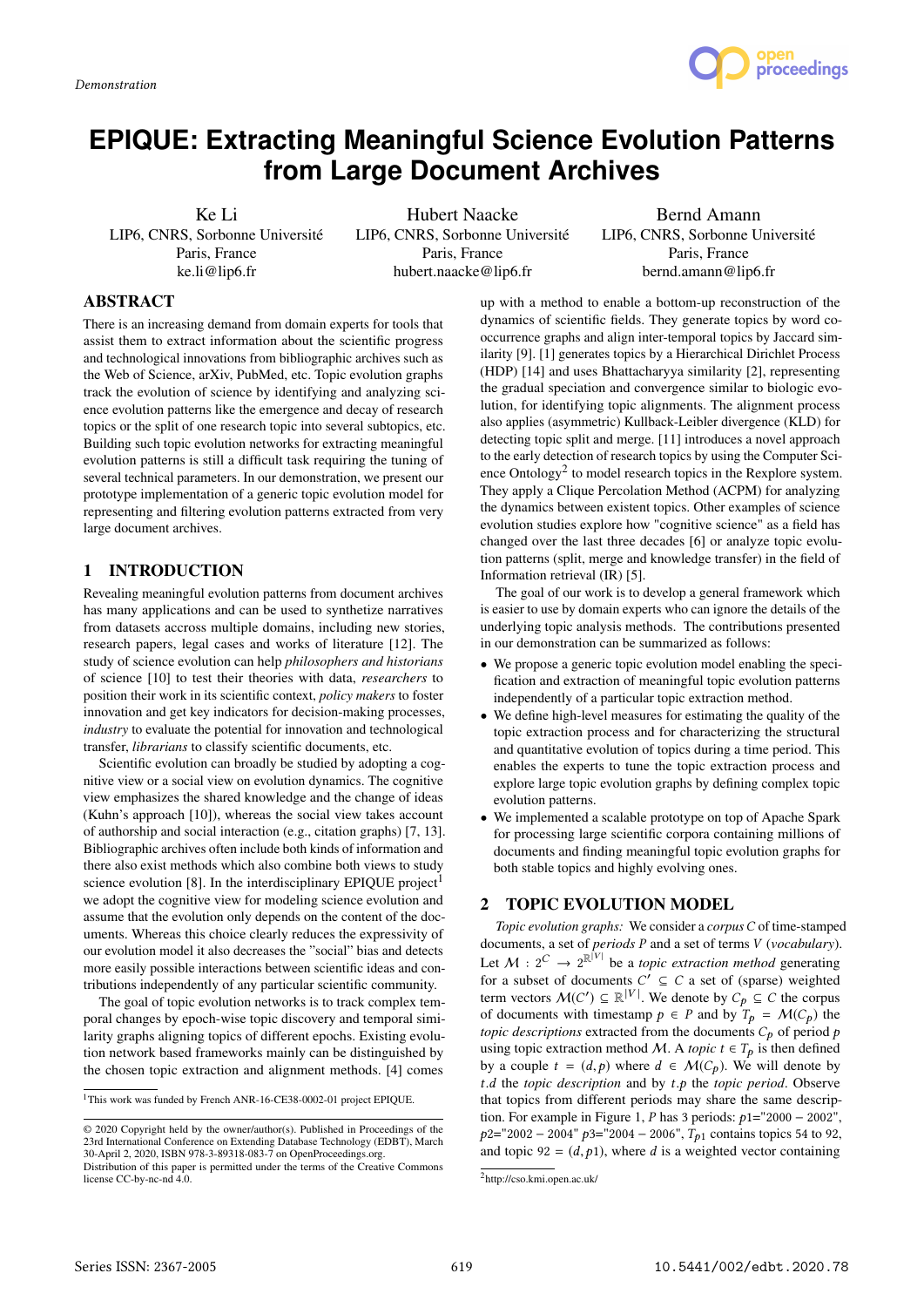

Figure 1: Pivot topics containing term "database" extracted from arXiv, green = emerging terms, blue = stable terms, red = decaying terms

terms "queri", "optim", "databas"... We define a *topic evolution function* sim :  $T \times T \rightarrow [0, 1]$  estimating the *similarity* between topics in  $T$ . For example in Figure 1, the similarity measure depends on the topic description and estimates their semantic proximity using cosine similarity. The similarity between topic <sup>77</sup> and topic 100 is  $sim(77, 100) = 0.74$ .

Based on the topic evolution function, we define a *topic evolution graph* as a directed labeled *multistage* graph  $G_\beta = (T, E, \text{sim}, \beta)$ over topics T where the edges E connect all topics from consecutive periods with similarity higher or equal to some threshold  $\beta$ :  $E = \{(t_i, t_j) \in T | sim(t_i, t_j) \ge \beta \land t_j \cdot p = t_i \cdot p + 1\}.$ 

*Topic labeling:* For visualization, we assume that all topics t of some evolution graph  $G_\beta$  are labeled by the top-k highest weighted terms in the topic description  $t.d.$  Let  $t.l$  be the top- $k$ highest weighted terms in t.d and t.l<sub>p</sub>  $\subseteq$  t.l and t.l<sub>f</sub>  $\subseteq$  t.l be the subsets of *nost* and *future* terms which appear respectively in subsets of *past* and *future* terms which appear, respectively, in the ancestor topics and in the descendant topics of  $t$ . Then, the terms in some topic vector  $t.l$  are partitioned into the following four subsets of :

- *emerging* future terms  $t \cdot l_e = t \cdot l_f t \cdot l_p$  which do not exist in next tonics past topics,
- *decaying* past terms  $t.l_d = t.l_p t.l_f$  which do not exist in future tonics future topics,
- *stable* terms  $t.l_g = t.l_p \cap t.l_f$  which exist in the past and the future tonics of  $t$  and future topics of  $t$ , and
- *specific* terms  $t.l_s = t.l (t.l_p \cup t.l_f)$  which neither exist in the next nor in the future tonics of  $t$ past nor in the future topics of t.

The quadruple  $[t, l_e, t, l_d, t, l_g, t, l_s]$  is called the *term label* of t.<br>Figure 1 shows two snippets of a single topic evolution graph

Figure 1 shows two snippets of a single topic evolution graph extracted from the arXiv<sup>3</sup> corpus for the category DB (databases). Although the number of documents of category DB are limited, the generated graphs still generate meaningful evolution patterns. Emerging terms are shown in green boxes, decaying term boxes are colored in red, stable terms which exist both in ancestor topics and in descendant topics are grouped in blue boxes and specific

terms which appear only in current topic are in white boxes. The thickness of edges reflects the similarity between topics. Several topics in both subgraphs contain the term "database" and we can observe different evolution patterns. The left hand graph shows that in period 2002-2004, topic 77 ("databases, queries, optimization, integration") split into topics 100 and 188 ("databases, queries and constraints") and topics 104, 191, 152 ("prediction, probability, random" ). The right subgraph covers the same period with topics related to "data mining" (83), "data access interfaces" (90), "information retrieval" (92), "logics, semantics" (80) and "knowledge, reasoning" (54). The first three topics converge in 2002-2004 into a single topic on "object, xml, store, data mining" (146) which splits in the period of 2004-2006 into "storage servers" (170), "data mining and management" (158) and "knowledge and ontologies" (150).

*Pivot evolution graphs:* Threshold β strongly influences the complexity of the obtained evolution graphs. It is easy to see that graph connecting all topics of two consecutive periods. More exis a subgraph of  $G_\beta$  for all  $\beta' \ge \beta$  and  $G_0$  is the complete in connecting all tonics of two consecutive periods. More exactly, higher  $\beta$  values generate more "linear" graphs with many isolated topics, whereas lower values generate more complex graphs containing a variety of potentially interesting structures. Observe also that, whereas the pivot graph complexity of the same topic increases with decreasing  $\beta$ , high  $\beta$  thresholds might still generate complex pivot graphs and vice-versa. Analyzing science evolution by using topic evolution graphs then becomes a complex task which consist in computing and visually exploring multiple graphs for different  $\beta$  values. To solve this problem, we propose a different approach which allows users to formulate *filtering queries* for selecting interesting *subgraphs* with meaningful measures from a set of evolution graphs defined by a set of  $\beta$ thresholds. For this, we decompose topic evolution graphs into the set of all connected subgraphs defined by all paths containing a given topic t (one graph per topic). More formally, a *pivot evolution graph*  $G_{\beta}(t) = (T', E', \sin, \beta)$  *of topic* t in  $G_{\beta}$  is the subgraph of  $G_{\beta}$  which contains t and all ancestors and descendants of t of  $G_\beta$  which contains t and all *ancestors* and *descendants* of t.<br>The subgraph of  $G_\alpha(t)$  containing all podes which are reachable The subgraph of  $G_{\beta}(t)$  containing all nodes which are reachable

<sup>&</sup>lt;sup>3</sup>https://arxiv.org/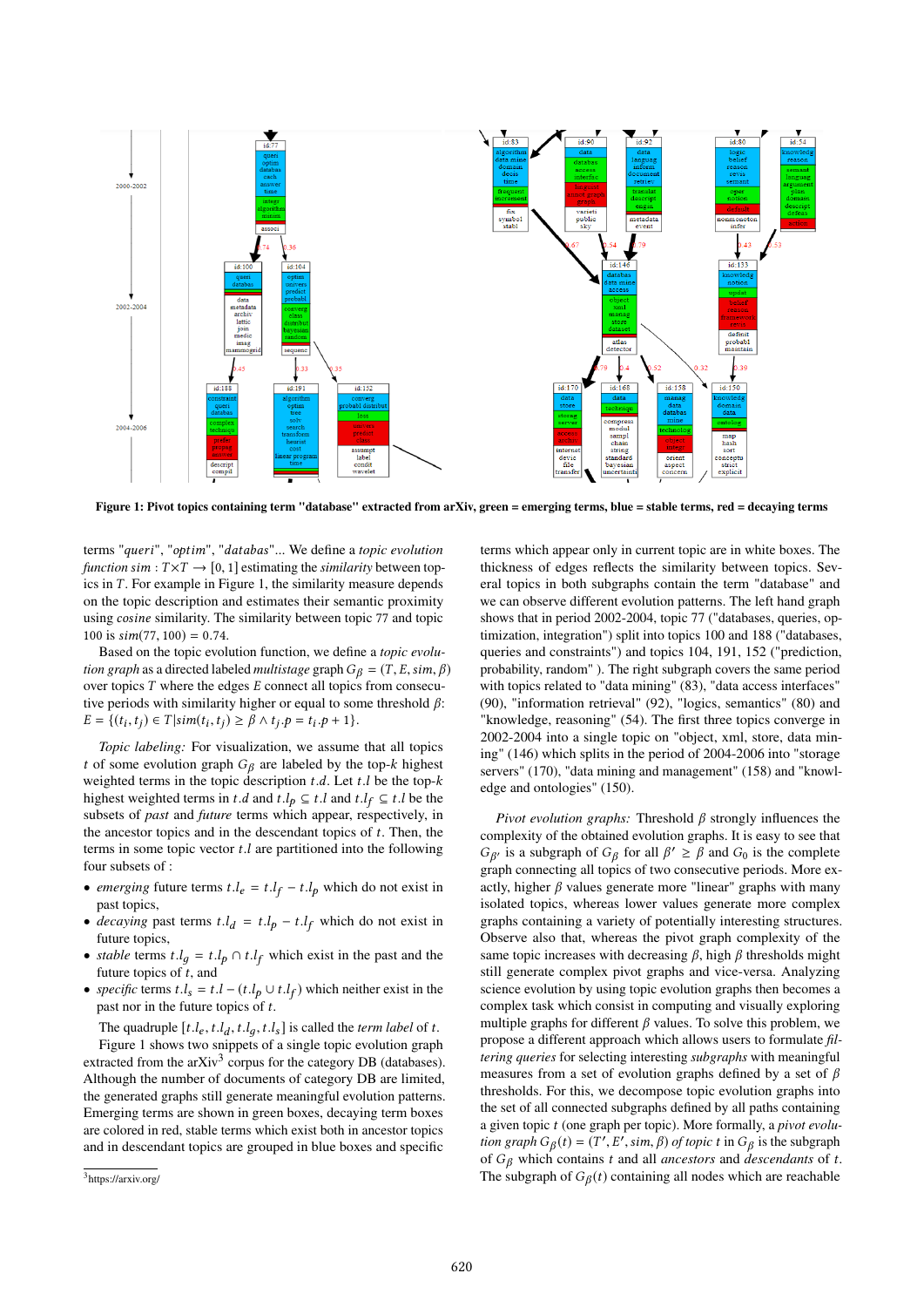from t by a path is called the *future* of t, denoted by  $F_\beta(t)$ , and the subgraph of podes which can reach t through a path is called the subgraph of nodes which can reach  $t$  through a path is called the *past* of t, denoted by  $P_{\beta}(t)$ . The couple  $(t, \beta)$  is called a *pivot* tonic with pivot graph  $G_{\beta}(t)$ , future  $F_{\beta}(t)$  and past  $P_{\beta}(t)$ . It is easy *topic* with pivot graph  $G_{\beta}(t)$ , future  $F_{\beta}(t)$  and past  $P_{\beta}(t)$ . It is easy to see that if to appears in the future (past) of to then the future to see that if  $t_1$  appears in the future (past) of  $t_2$ , then the future (past) of  $t_1$  is a subgraph of the future (past) of  $t_2$  and  $t_2$  appears in the past (future) of  $t_1$ . This property can be exploited to filter topics *wrt*. future and past topics (see the definition of Connection Filters below).

The evolution of topics within their evolution graphs can be characterized by the following metrics:

- The *liveliness live*( $G_\beta(t)$ ), of a pivot topic ( $t, \beta$ ) is defined by<br>the diameter (longest path length) of its pivot graph  $G_\beta(t)$ . the diameter (longest path length) of its pivot graph  $G_{\beta}(t)$ . A high liveliness value describes a long living tonic, whereas high liveliness value describes a long living topic, whereas a value equal to 0 corresponds to an isolated topic without ancestors and descendants. The liveliness  $live(P_\beta(t))$  of t in<br>its past estimates the "age" of t wrt the first period, whereas its past estimates the "age" of t *wrt*. the first period, whereas live( $F_\beta(t)$ ) returns the "life expectation" of t (in its future).<br>The relative evolution degree revol( $G_\beta(t)$ ) of a nivot tonic (t
- The *relative evolution degree revol*( $G_\beta(t)$ ) of a pivot topic (t,  $\beta$ ) is defined by the average topic dissimilarity (edge) weight in is defined by the average topic dissimilarity (edge) weight in are connected to very similar topics, *i.e.*, most topics in  $G_\beta(t)$ <br>evolve slowly. On the other hand, a high value signifies that  $G_{\beta}(t)$ . A low relative evolution degree states that most topics evolve slowly. On the other hand, a high value signifies that most topics have an important "semantic gap". By definition,  $revol(G_{\beta}(t)) \geq \beta.$ <br>The nivot evolution
- The *pivot evolution degree pevol*( $G_\beta(t)$ ) of a pivot topic (t,  $\beta$ ) is defined by the average dissimilarity of all topics in  $G_\beta(t)$ is defined by the average dissimilarity of all topics in  $G_{\beta}(t)$ <br>with respect to the pivot topic t. A low pivot evolution degree with respect to the pivot topic  $t$ . A low pivot evolution degree signifies that the pivot topic does not evolve a lot (all other topics are similar), whereas a high value indicates that the pivot topic evolves rapidly .
- The *split degree split*( $G_{\beta}(t)$ ) of a pivot topic  $(t, \beta)$  is defined by<br>the average outdegree of  $G_{\beta}(t)$ . A low value signifies that the the average outdegree of  $G_{\beta}(t)$ . A low value signifies that the tonics evolve along linear paths and a high value signifies that topics evolve along linear paths and a high value signifies that the topics split into several future sub-topics.
- The *convergence degree* conv $(G_\beta(t))$  of a pivot topic  $(t, \beta)$  is defined by the average indegree of  $G_\beta(t)$ . A low value signifies defined by the average indegree of  $G_{\beta}(t)$ . A low value signifies that many tonics depend on a single parent tonic and a high that many topics depend on a single parent topic and a high value signifies that many topics are the result of the fusion of past topics.

*Evolution Pattern Filters:* The previous evolution metrics characterize the the evolution of a topic in some evolution graph  $G_{\beta}$ .<br>Combined with other filters on the topic labels and the graph struc-Combined with other filters on the topic labels and the graph structure, it is possible to filter pivot topics satisfying rich evolution patterns within a set of evolution graphs  $G_{\beta_i}$ ,  $1 \le i \le n$ .

- Term Filters select pivot graphs with respect to the pivot topic labels. In particular, they can be applied to filter pivot graphs *wrt*. to their emerging, decaying, stable, and specific terms.
- Temporal Filters allow experts to filter the pivot topics situated within a certain time period.
- Pattern Filters can filter topics by their pivot graph structure along their liveliness, split degree and convergence degree.
- Evolution Filters are applied to filter topics by their relative and pivot evolution degrees.

The previous filters are applied to sets of pivot topics and can be combined with the following other kinds of operators:

Connection Filters are binary operators which select all pivot topics that are connected to at least one pivot topic in some other set of topics.

- Temporal Projection allows to restrict structural, evolution and connection filters to the past or the future of the pivot topics.
- Set Operators allow to combine two sets of topics by union, intersection and difference.
- Ordering Operators sort pivot topics by their attributes, such as the topic period, its liveliness, evolution degree etc.

#### 3 WORKFLOW AND IMPLEMENTATION

Figure 2 illustrates the overall workflow which takes as input a corpus of documents split into several, possibly overlapping time periods (the same document might appear in two periods).



Figure 2: Topic evolution model of EPIQUE

All documents within a period are processed by LDA [3] to generate a set of topics which are aligned to produce a single topic evolution graph  $G_{\beta_0}$  for some small alignment threshold  $\beta_0$ . This global evolution graph is then transformed into *n* families of nivot global evolution graph is then transformed into  $n$  families of pivot evolution graphs defined by a set of alignment thresholds  $\beta_i > \beta_0$ ,  $1 \le i \le n$ . Each family contains the pivot graphs  $G_{\beta_i}(t)$  of all pivot topics  $(t, \beta_i)$ . The final database contains  $n \times |T|$  pivot graphs pivot topics  $(t, \beta_i)$ . The final database contains  $n \times |T|$  pivot graphs where |T| is the number of topics in  $G_{\beta_0}$ . These graphs can then<br>be queried using the filters defined in Section 2 be queried using the filters defined in Section 2.



Figure 3: EPIQUE web application architecture

Figure 3 gives an overview of the architecture of our web application implemented on top of Apache Spark and Jupyter Notebook. The entire process to study science evolution over a corpus is split into two steps for building the pivot evolution graphs and for interactively exploring these graphs. Each step corresponds to a separate user interface. The evolution graph generation is implemented in Scala and exectued through the Spylon<sup>4</sup> kernel. Evolution graph exploration uses a standard Python kernel to take advantage of advanced Python 3 graphical user interface libraries for facilitating user interaction.

<sup>4</sup> https://github.com/Valassis-Digital-Media/spylon-kernel